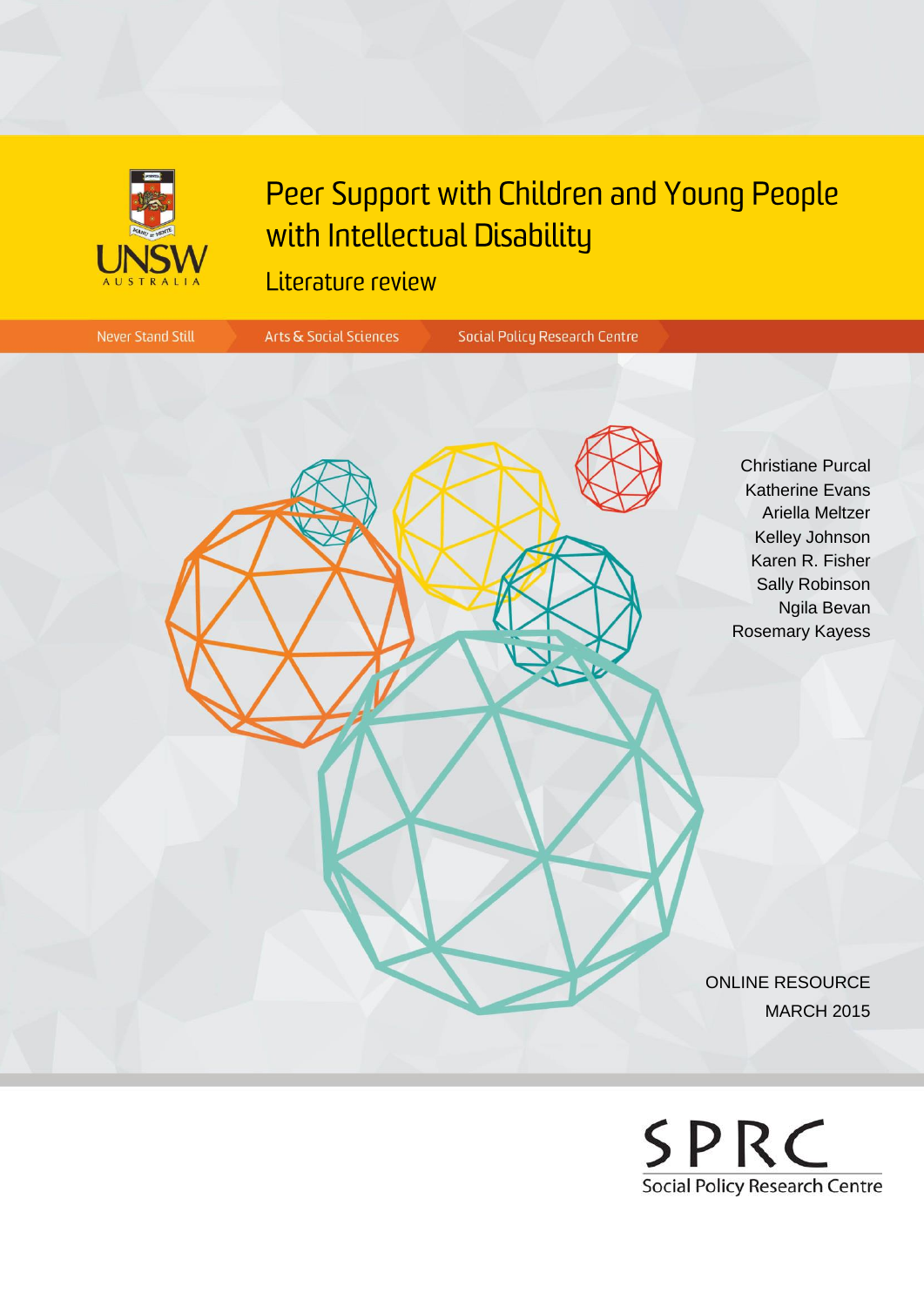#### **Social Policy Research Centre, UNSW Australia**

Karen R. Fisher, Kelley Johnson, Christiane Purcal, Rosemary Kayess, Ariella Meltzer, Katherine Evans, Zach Parker

**People with Disability Australia** Ngila Bevan

**Centre for Children and Young People, Southern Cross University** Sally Robinson

**Community research partners** Belonging Matters, Inclusion Melbourne, Youth Disability Advocacy Service (YDAS)

#### **For further information**

Karen Fisher, Social Policy Research Centre T: +61 2 9385 7800 E: karen.fisher@unsw.edu.au

© UNSW Australia 2015 ISBN: 978-1-925218-33-6 (online)

Social Policy Research Centre Level 2, John Goodsell Building Faculty of Arts and Social Sciences UNSW Australia Sydney 2052 Australia T: +61 (2) 9385 7800 F: +61 (2) 9385 7838 E: sprc@unsw.edu.au W: www.sprc.unsw.edu.au

The Social Policy Research Centre is based in the Faculty of Arts and Social Sciences at UNSW Australia. This resource was produced through the project, Social Action Partners - Peer support with children, young people and families, funded by Disability Donations Trust Research Grant, Victoria.

#### **Suggested citation**

Christiane Purcal, Katherine Evans, Ariella Meltzer, Kelley Johnson, Karen R. Fisher, Sally Robinson, Ngila Bevan, Rosemary Kayess (2015). *Peer support with children and young people with intellectual disability: Literature review* (Online Resource). Sydney: Social Policy Research Centre, UNSW Australia.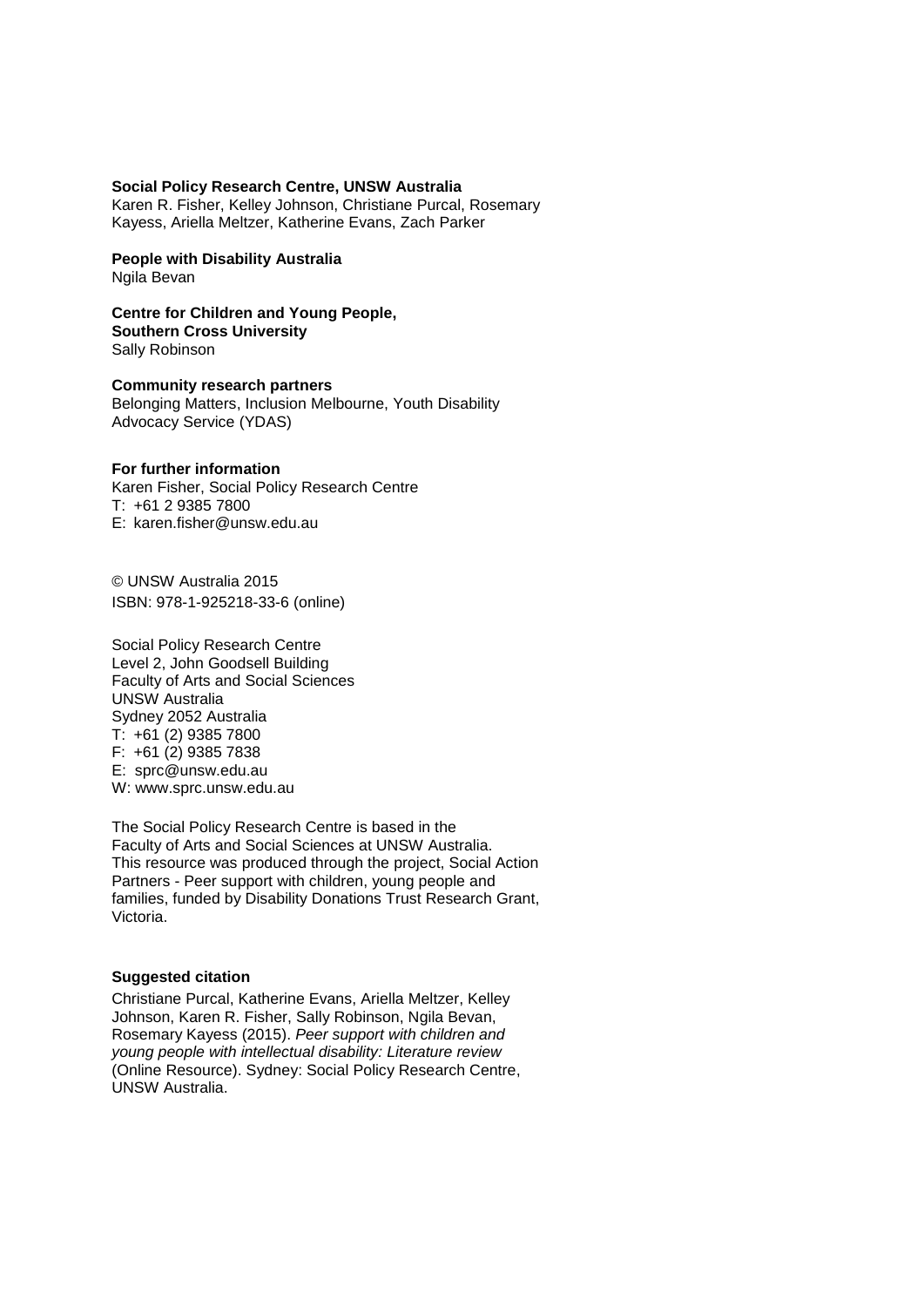# **Contents**

| $\mathbf{2}$ | Introduction.<br>2.1<br>$2.2\phantom{0}$                                                                                                                                                                                                                      |  |
|--------------|---------------------------------------------------------------------------------------------------------------------------------------------------------------------------------------------------------------------------------------------------------------|--|
| 3            | Importance of inclusive and action research within disability research 4<br>3.1<br>Inclusive research with children and young people with disability 5<br>3.2<br>Including families in inclusive research with children and young people7<br>3.3 <sub>2</sub> |  |
| 4            | 4.1<br>Examples of peer support with children and young people with disability 10<br>4.2                                                                                                                                                                      |  |
| 5            | <b>Conclusion</b><br>11                                                                                                                                                                                                                                       |  |
|              |                                                                                                                                                                                                                                                               |  |

# **Abbreviations**

NDIS National Disability Insurance Scheme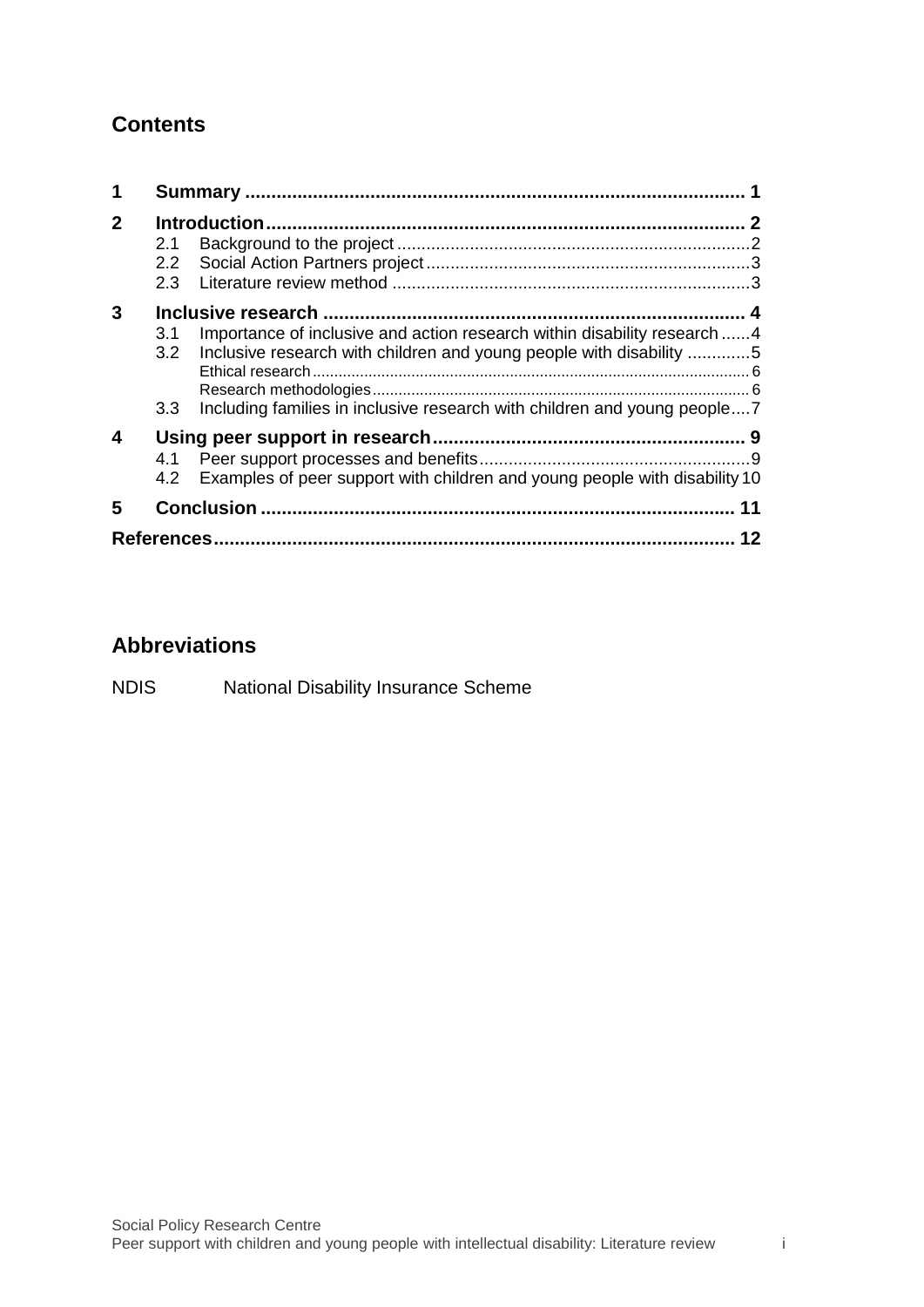# <span id="page-3-0"></span>**1 Summary**

This literature review is part of a research project called Social Action Partners. In the project, children and young people with intellectual disability and their families join groups for peer support and research about their experiences of self-directed disability support. The project aims to build capacity for transition to the National Disability Insurance Scheme (NDIS).

#### **Inclusive research with children with disability**

Inclusive (or participatory) research assumes that research should be done *with* people and not *on* or *for* people. It is consistent with principles for ethical research. It is also often combined with action research, which aims to influence social change. This approach to research with children and young people with disability is a way of upholding their rights and place in society.

Ways that children and young people can participate in research include being informed, expressing a view, influencing decisions, and being the decider. Involving children and young people with disability in research is less common than involving other children. It is, however, increasing, especially if the research is about services they use or decisions that affect them. Inclusive research prioritises careful planning, such as considering the time, place, and support the children would prefer. Useful research strategies include adopting skilled communication methods; engaging with supporters who the children trust; and using communication aids.

Most children and young people live in a family context, which means that inclusive research also needs to consider, and sometimes include, their family members. The distinct and sometimes contradictory stories from each family member need to be gathered and woven together, without marginalising the child's voice.

# **Using peer support in research**

Peer support is a practice and action research method based on giving and receiving help. It assumes that people can help each other when they face similar situations. Peer support ranges from informal and ad hoc support, to unpaid and organised support, and through to peer support that is organised by paid facilitators. Relationships in peer support are dynamic as people learn from each other, and good peer support adopts processes that consider this potential learning. Success factors for formalised peer support include clear role definitions, resources to facilitate interaction and training, and support for peer support workers.

Inclusive research and peer support methodology are based on disability rights principles and are regarded as respectful and empowering ways to conduct research with people with disability. They are increasingly used although children and young people with intellectual disability are as yet rarely included in research projects. While some studies are now emerging about inclusive research and peer support with children and young people with disability, including intellectual disability, few of these studies also include families. As Australia moves towards self-directed disability support, more research where children, young people, and their families decide how the research is conducted is needed to inform policy development.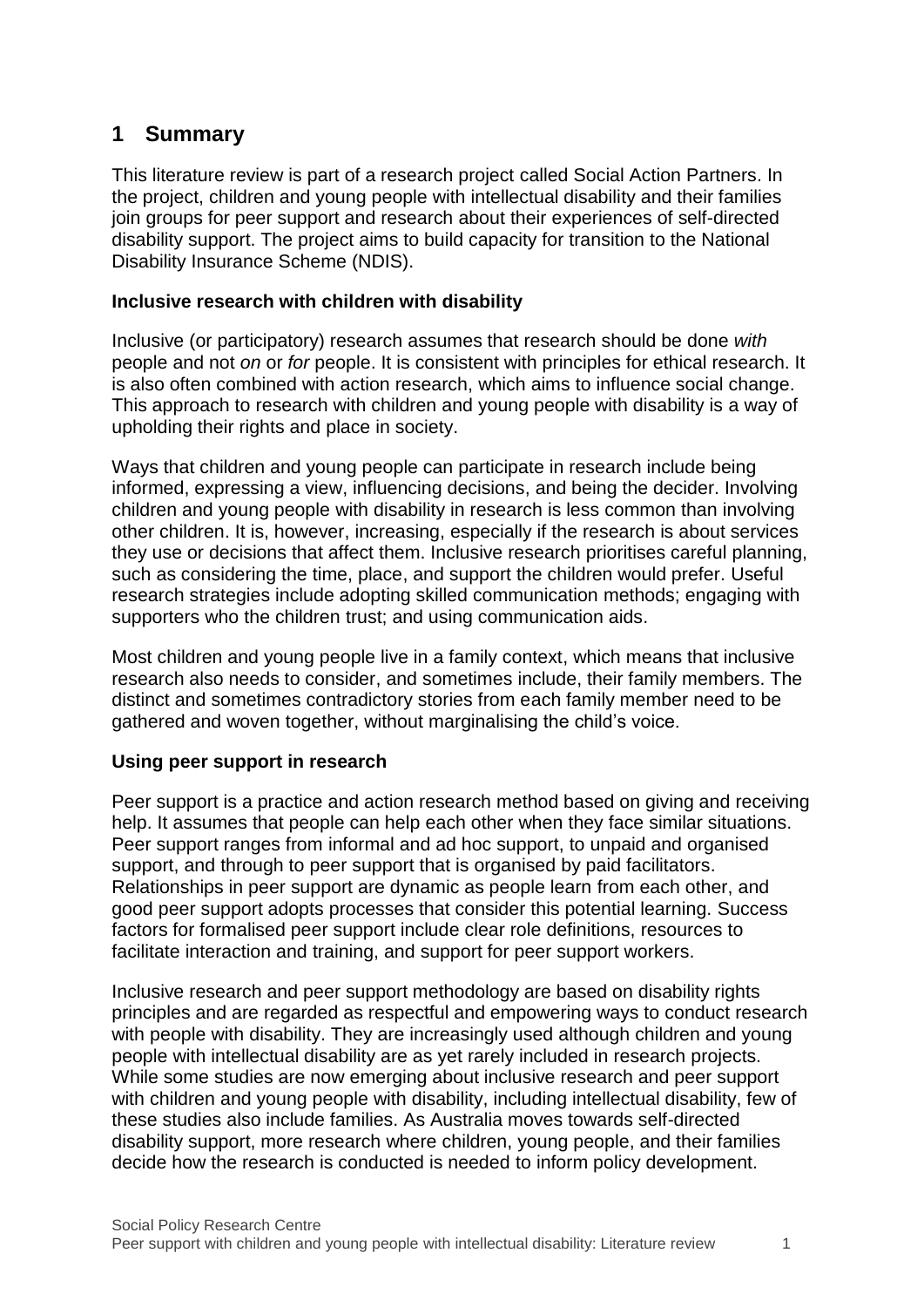# <span id="page-4-0"></span>**2 Introduction**

This literature review is part of the research project Social Action Partners and is funded by a grant from the Disability Donations Trust in Victoria (Purcal et al., 2014b). The project involves inclusive action research about the experiences of children and families with self-directed disability support. In the project, children and young people with intellectual disability and their families join groups designed to facilitate both peer support and research in Victoria. The project aims to build their capacity for the transition to the National Disability Insurance Scheme (NDIS). The project also aims to generate useful information for the disability community, particularly for policy and practice, about the experiences of children and young people with intellectual disability and their families.

This document reviews the literature on inclusive action research that has informed the project design. It uses related terms for this type of research, including inclusive action research, social action research, participatory action research, and peer support research (Section 3). These terms each indicate that the research aims to facilitate the inclusion and participation of the people who the research is about; and that the aim is to support them to improve their situation. The review focuses on action research, which uses peer support methods, and research which includes children and young people with intellectual disability and their families.

# <span id="page-4-1"></span>**2.1 Background to the project**

Traditionally, disability support in Australia has been organised through government and service provider agencies. However, new options of individualised, personcentred packages of support – called self-directed support – are now available. Selfdirected support aims to increase the opportunities of people with disability for autonomy, decision-making, and social inclusion. These goals align with the obligations in the United Nations Convention on the Rights of Persons with Disabilities (CRPD, 2006). A range of government policies also aim to achieve these goals through measures summarised in the National Disability Strategy. The National Disability Insurance Scheme (NDIS) reforms and their focus on self-directed disability support are one of these mechanisms.

In this policy context, little is known about the needs of children and young people with intellectual disability and their families in relation to self-directed support services. For example, what are the effective ways to assist them to participate in self-direction, and how would they like to be involved (Franklin, 2013). Further, this group often remains marginalised from opportunities for information sharing and for developing decision-making capacity. This means that little is known about their preferences for participation, or about how they would like their support to be organised. Further research – such as the project undertaken here – about how they are managing the transition towards self-directed disability support would address this problem. Such information is crucial if the new approaches to disability support are to improve equity of access, quality, and availability of support and better social outcomes (Ungerson & Yeandle, 2007).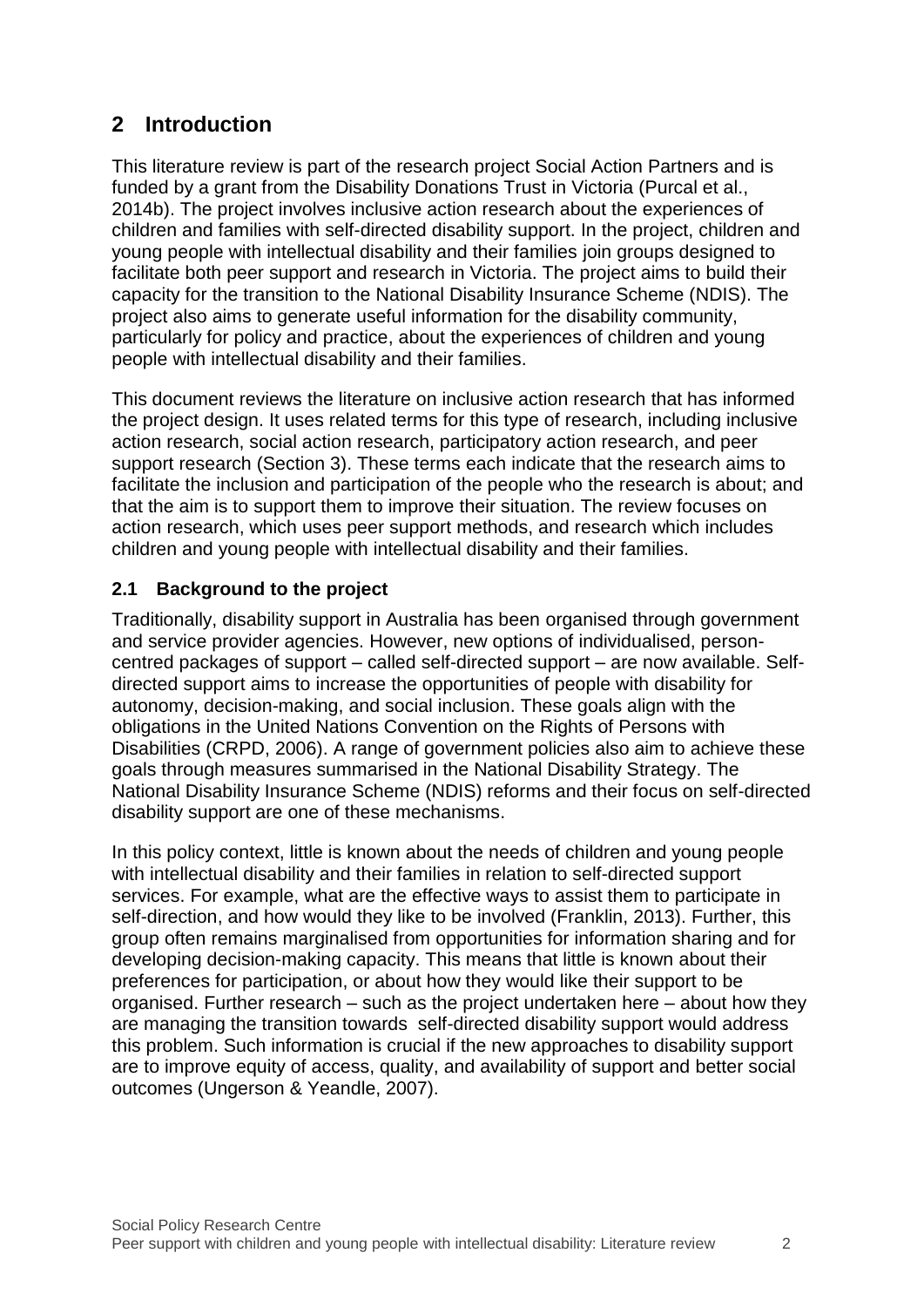# <span id="page-5-0"></span>**2.2 Social Action Partners project**

The Social Action Partners project, conducted with children and young people with intellectual disabilities and their families, is about their experience of self-directed support. It builds on experience from the research team's previous inclusive studies (Purcal et al., 2014a – national adult peer support groups; Robinson et al., 2014 – photo research with young people with cognitive disability about belonging and connectedness). These projects found that people with disability valued each other as trusted sources of information regarding their opportunities for inclusion, options for support; and about how to organise their support in ways that meet their preferences. The current project extends these methods to children and young people with intellectual disability who have high needs and their families, including parents, siblings, and other relatives (Purcal et al., 2014b).

The project is led by the Social Policy Research Centre (SPRC) in partnership with:

- the national disability organisation, People with Disability Australia (PWDA)
- local Victorian disability community organisations; Belonging Matters, Inclusion Melbourne and Youth Disability Advocacy Service (YDAS)
- the Centre for Children and Young People at Southern Cross University (SCU), which conducts inclusive research with children and young people with disability and regional experiences
- an advisory group of representatives from the Association of Children with Disability, the Queensland Disability Network, the NSW Council for Intellectual Disability and JFA Purple Orange.

The project uses an inclusive methodology where researchers, children, young people with disability and their families work in partnership (Bigby, Frawley, & Ramcharan, 2014). Researchers from the universities and PWDA approached the three local community organisations to participate in the project. Together, they planned the project and developed resources for the research. The local organisations invited children, young people and their families to form groups that meet regularly to talk about self-directed support. The research was conducted in the meetings, which generated information about what they had done to learn about selfdirected support, what they wanted to know more about, and what they would do in the future. The project is intended to build capacity, strengthen peer support, and develop research competence within the disability community.

# <span id="page-5-1"></span>**2.3 Literature review method**

This literature review was conducted by searching online databases and websites of government and non-government agencies, disability advocacy groups and service providers, and through consulting researchers in the field. Search terms included the concepts used in the project design: inclusive research, action research, peer support, and children and young people with disability and their families. It was not a systematic review. Further research could extend this review by using systematic review processes and by engaging with children and young people with disability and their families about the concepts they would prioritise.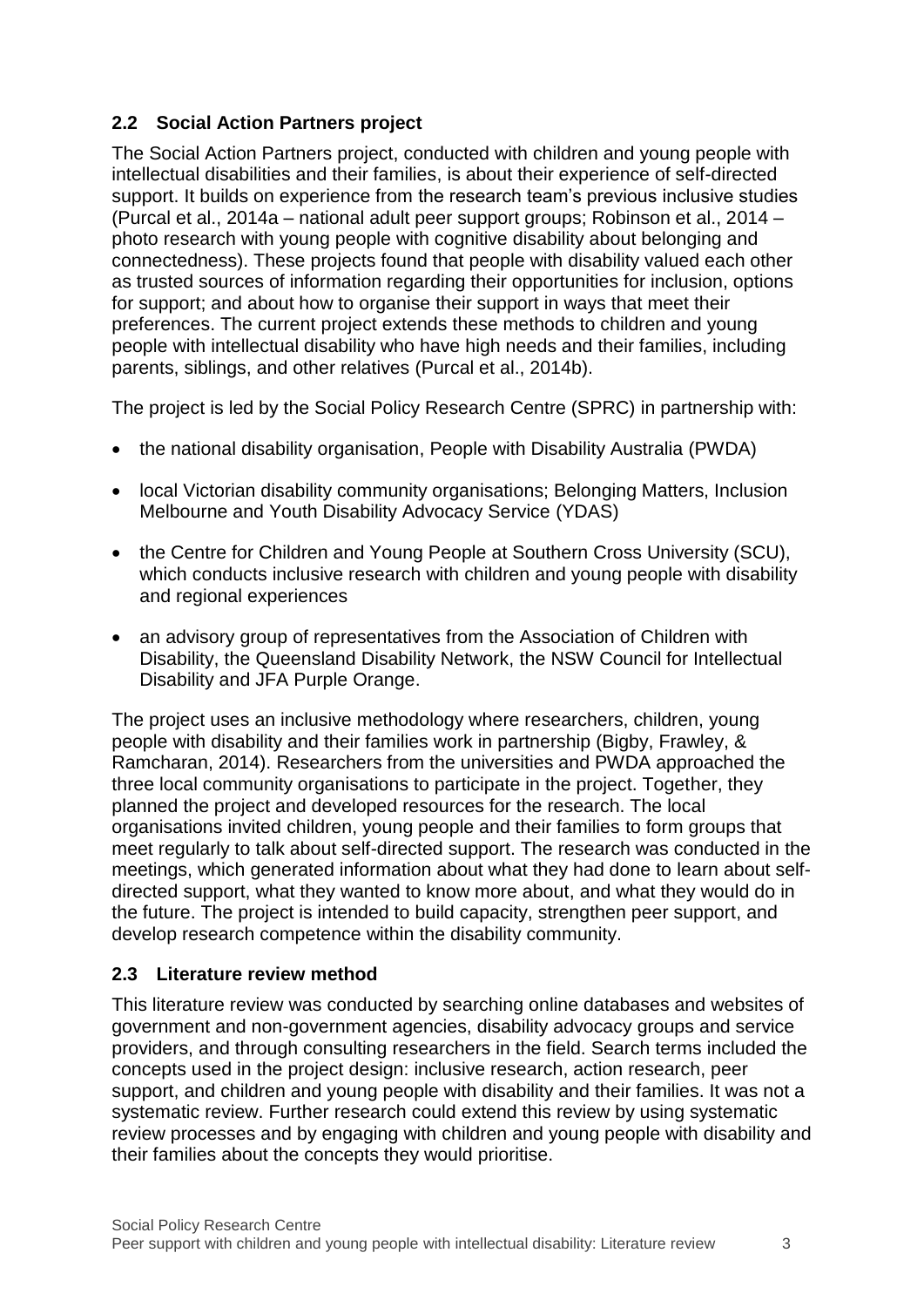# <span id="page-6-0"></span>**3 Inclusive research**

#### <span id="page-6-1"></span>**3.1 Importance of inclusive and action research within disability research**

The terms inclusion and participation are often used interchangeably in research. Inclusive or participatory research models are premised on the belief that research should be done *with* people and not *on* or *for* people (Brock and Pettit, 2007). There are a diversity of such research models, where participation may include a wide continuum of involvement (Kirby et al, 2003; Sinclair, 2004; in Franklin, 2013; Nind, 2014, p. 11). For example, participation may include taking part, being involved, present, or consulted (Franklin & Sloper, 2006), or it may involve the transfer of power so that the views of participants influence the research decisions, focus, and design (Franklin & Sloper, 2006). In any case, participatory research and inclusive research include participants 'as more than just research subjects or respondents' (Walmsley, 2001, p. 187). A further step is emancipatory research, which occurs where participants control the research process itself and are encouraged to own the outcomes (French & Swain, 1997).

Participatory and inclusive approaches are also often combined with action research models, bridging the gap between research and action to influence social change (Krech, 1946; Walmsley & Johnson, 2003). Participatory action research is one such model. It engages people in reflecting on and improving their own situation within a supportive environment (DHHS with DLA Piper Australia, 2012). It is usually political, involves the participants in all stages of the research process (Walmsley & Johnson, 2003), and creates a culture of continuous improvement (DHHS with DLA Piper Australia, 2012).

The political, active orientation of each of these research models is particularly important for people with disability. It links to a recent shift from a medical discourse about disability to a focus on addressing and improving the disabling barriers such as social exclusion, prejudice and discrimination that influence the lives of people with disability (Franklin & Sloper, 2006). Accordingly, in much current disability research, there is a focus on including people with disability in research and policy processes (NDRDA 2011) and on promoting social participation, rights and social change (Mortier et al, 2011). Inclusive, participatory, and participatory action models of research are all well suited to address these social concerns and, as such, have become key models of disability research.

Further, the right of children and young people with disability to participate in research that affects their interests is also recognised by the United Nations through the UN Convention on the Rights of the Child (CRC 1990) and the UN Convention on the Rights of Persons with Disabilities (CRPD 2006). For example, in the CRPD, Article 7.3 requires governments to "ensure that children with disabilities have the right to express their views freely on all matters affecting them", and general principle (h) affirms "respect for the evolving capacities of children with disabilities and respect for the right of children with disabilities to preserve their identities". For this reason, research with children and young people with disability is not only becoming an increasingly important area of research practice, but is also important for upholding their rights and place in society.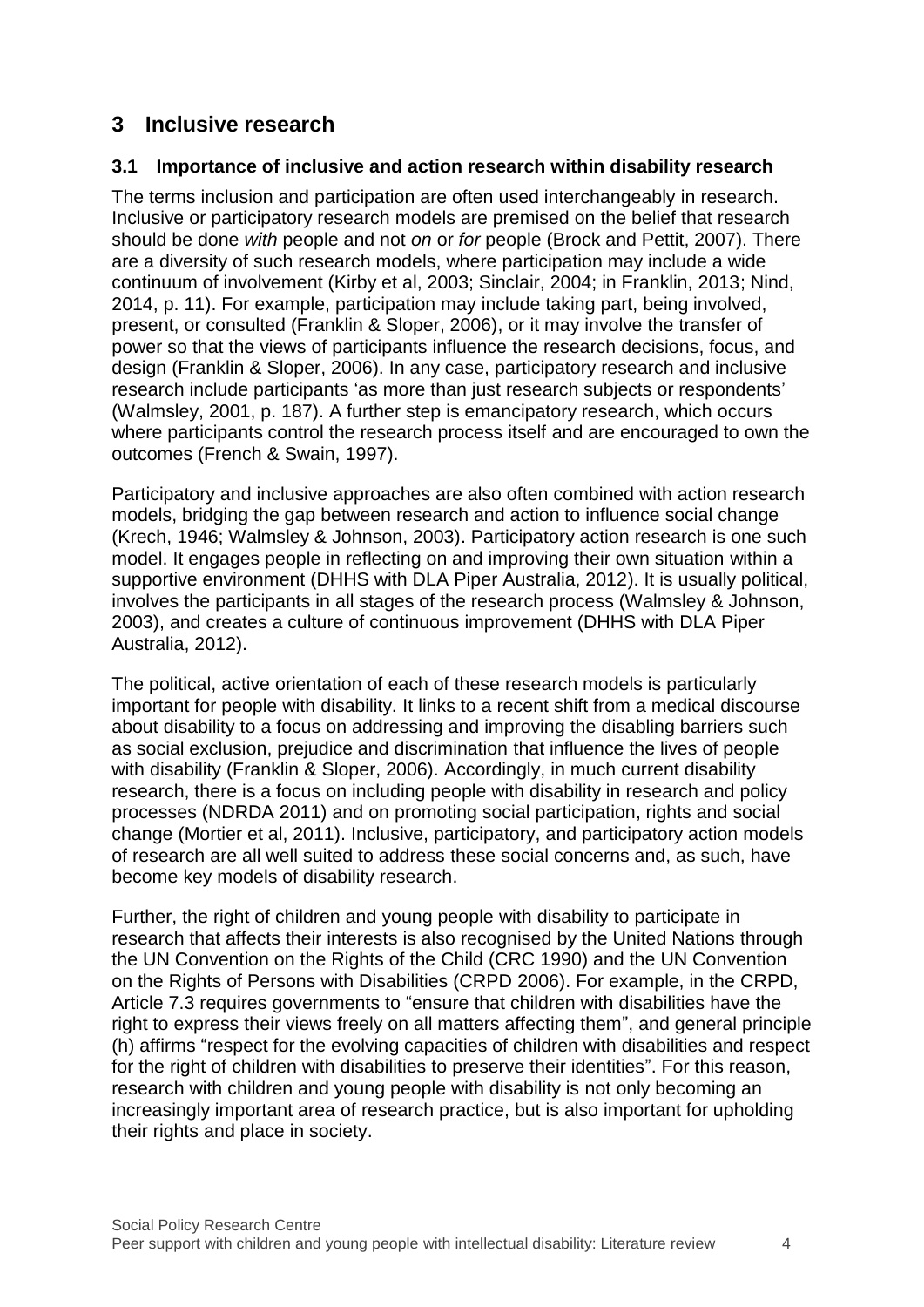#### <span id="page-7-0"></span>**3.2 Inclusive research with children and young people with disability**

Literature on involving children and young people in general in research, that is, children and young people without disability, is well developed (Foster-Fishman et al 2010; Franklin & Sloper 2006). It examines methods to engage with young people (Foster-Fishman et al 2010), ethics, power implications, and legal contexts of doing so (Fraser et al., 2004), as well as how their participation can effect social change (Franklin & Sloper 2006). It reflects conceptual changes about 'childhood' and capacity and reflects the increasing importance placed on involving children and young people in decision-making and processes of change (Nind et al, 2010; Davis & Watson, 2000). Some of the research argues that, particularly for children and young people, participation in research should correspond to their circumstances, capabilities, and choices (Kirby et al, 2003).

The involvement of children and young people *with disability* in research has historically been less common, as this group has often not been included as research participants or in participatory or inclusive practices (Lewis and Lindsay, 2002; in Mortier et al, 2011). Franklin (2013, based on Alderson and Montgomery, 1996) identified four levels at which children might participate in research:

- 1. being informed
- 2. expressing a view
- 3. influencing the decision making process
- 4. being the main decider.

In examining the participation of children and young people with disability in research, Franklin (2013) suggests that the first two levels of being informed and expressing a view have often been unavailable to children and young people with disability, and accordingly, that their opportunity to engage in the next two levels of participation have also been limited. As a result, children and young people with disability have historically not been included in the research process.

The involvement of children and young people with disability in research is, however, becoming increasingly common. Several studies have begun to address the experience of disability in childhood (Foley et al., 2012; Watson et el., 1999, Goodley and Runswick-Cole, 2012, Curran and Runswick-Cole, 2013) and young adulthood (Slater, 2012, Abbott and Carpenter, 2014), examining this area from the perspective of children and young people with disability themselves. One study confirmed that children and young people with disability value voicing their opinions about services in a respectful environment and value involvement in decision-making processes (Beresford 2002 in Franklin, 2013). Similarly, other work has suggested that children and young people with disability want to participate in decisions and policies that affect them and in planning services that they use (Council for Disabled Children, 2009).

Even though research that includes children and young people with disability is becoming more common, children and young people with disability are, however, still predominantly included in research specifically about the experience of disability itself. They are, in other words, rarely included in research that is about children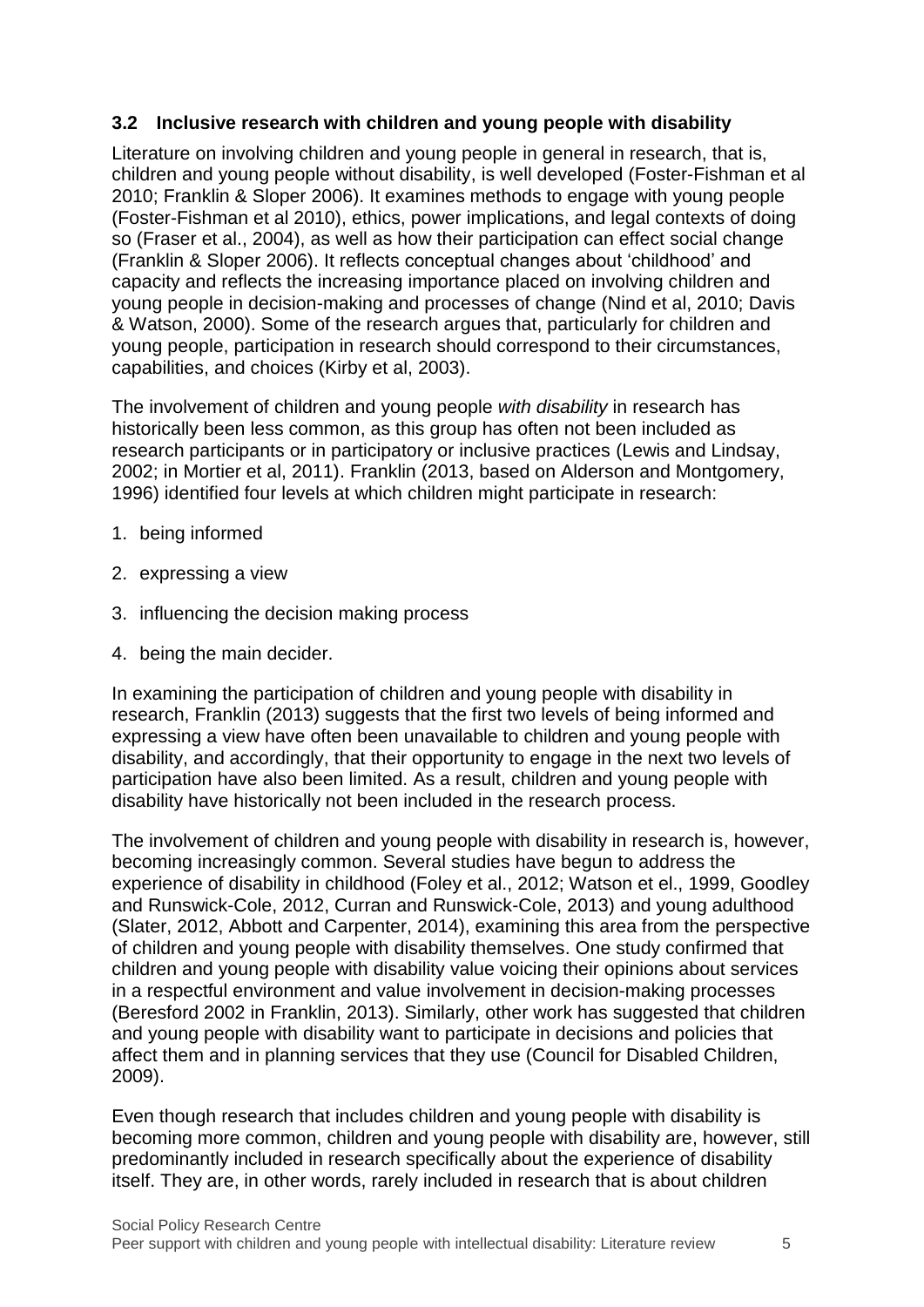more generally (although there are some exceptions, e.g., Skattebol et al., 2013). Further, most studies include children and young people with disability as research participants (e.g. Watson et al., 1999, Goodley and Runswick-Cole, 2012, Abbott and Carpenter, 2014), with only a few including them in participatory or inclusive practice where they are involved in research decisions (e.g. Gray and Winter, 2011; Curran and Runswick-Cole, 2013). This latter area of inclusive practice would therefore benefit from further development. As indicated below, advancements in ethics and methodologies may assist in moving this area forward.

#### <span id="page-8-0"></span>**Ethical research**

In increasing the participation of children and young people with disability, principles of ethical research should be considered. Drawn from child rights and informed by children's studies, principles of ethical research with children include the following areas, as detailed by Graham et al. (2013) and Simmons & Robinson (2014):

- view children and young people with disability as persons in their own right and as worthy and capable of recognition, respect, and voice in research
- assume young people's involvement in research takes place with the active support of people around them, who will provide appropriate assistance and guidance as and if needed
- acknowledge the importance of research focused on understanding and improving young people's lives and circumstances
- engage critically with ethical principles of respect, benefit, and justice
- promote the importance of communication and reflection in attending to the complex ethical issues that may arise in research of this nature.

# <span id="page-8-1"></span>**Research methodologies**

Research methodologies have recently been developed that begin to foster the inclusion of children and young people with disability. Many of these methodologies are particularly important for including children and young people with intellectual disability as they address the complex power relations and communication complexities that may arise for this group in the research process.

Lewis and Porter (2004) propose guidelines for conducting research with children with intellectual disability. They suggest carefully planning research and communication processes and apportioning appropriate lengths of time to give an effective voice to children and young people with intellectual disability. They also highlight the importance of consent as well as the use of visual or enactive methods such as photographs, video, movement, and drama.

A selective account of some other inclusive research methodologies is summarised in [Table 1.](#page-9-1) This is not intended to be an exhaustive account of the relevant methodologies, but rather a suggestion of a few strategies that are appropriate and useful in conducting research with children and young people with disability.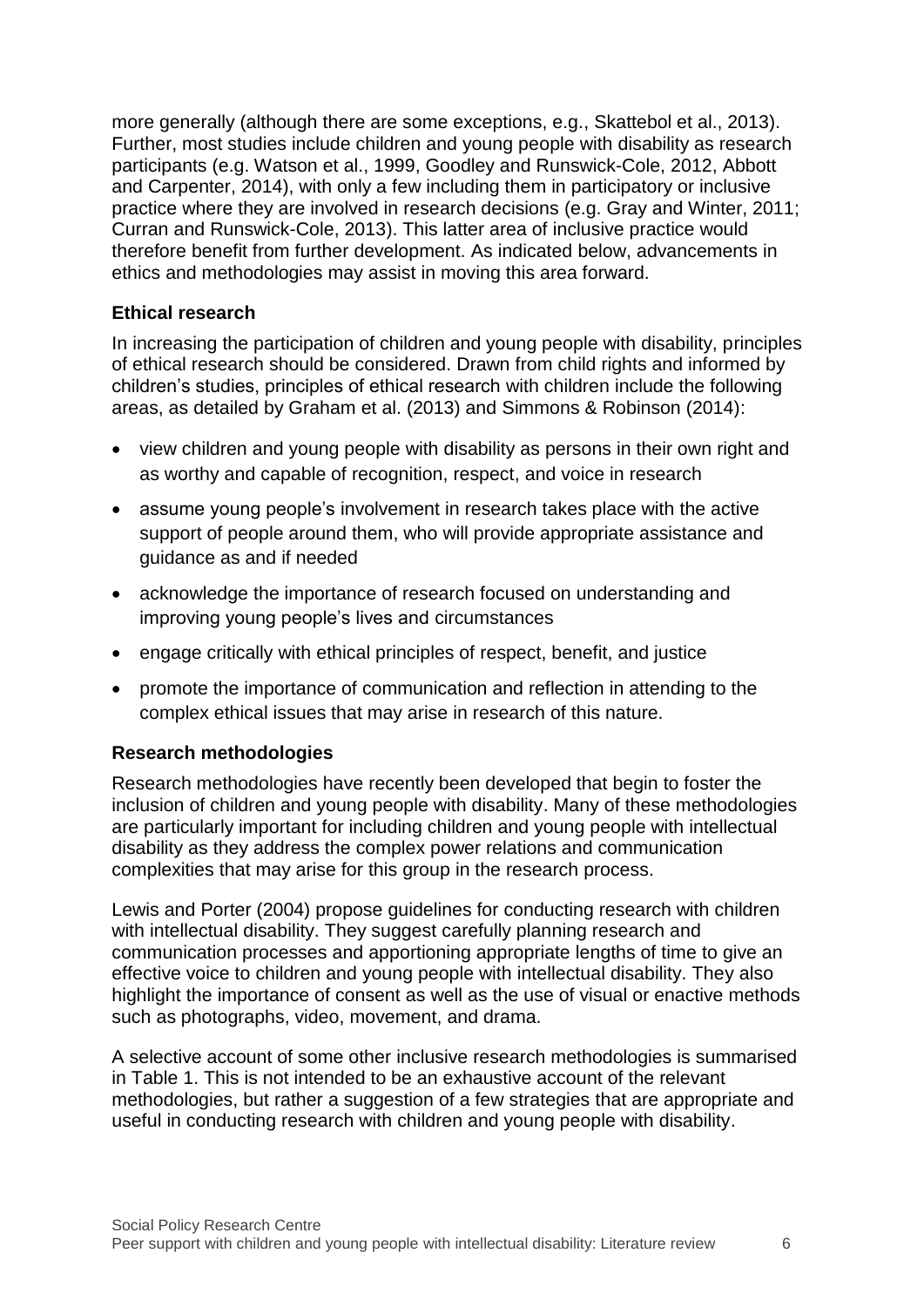#### <span id="page-9-1"></span>**Table 1: Research methodologies with children and young people with disability**

| <b>Skilled</b><br>communication | Kelly (2007) highlights the importance of using sensitive, skillful<br>and structured questioning techniques when doing research with<br>children with learning disabilities.<br>Skilled communication is especially needed when using methods<br>that involve complex situations to communicate in. For example, in<br>order to conduct focus groups with adults with complex<br>communication needs (that is, who have unclear speech or no<br>speech, but rather written or symbolic communication), group<br>facilitators must be proficient in a wide range of communication<br>strategies in order to cater to the different communication needs of<br>participants (Hemsley et al., 2008). This type of skilled<br>communication would also be important if conducting focus groups<br>with children.                                                                                                                                                                                                                          |
|---------------------------------|---------------------------------------------------------------------------------------------------------------------------------------------------------------------------------------------------------------------------------------------------------------------------------------------------------------------------------------------------------------------------------------------------------------------------------------------------------------------------------------------------------------------------------------------------------------------------------------------------------------------------------------------------------------------------------------------------------------------------------------------------------------------------------------------------------------------------------------------------------------------------------------------------------------------------------------------------------------------------------------------------------------------------------------|
| Supporters                      | Children and young people with disability may sometimes wish for<br>supporters to help them communicate during the research<br>process. This could mean involving a person who knows the<br>participant well or someone else with intellectual disability to help<br>gather and interpret information (Whitehurst, 2006). Family<br>members may assist in understanding a child's communication<br>and preferences (Kelly, 2007). Supporters such as advocates or<br>family members may be particularly important for facilitating<br>thorough informed consent (Nind, 2008).                                                                                                                                                                                                                                                                                                                                                                                                                                                         |
| Communication<br>aids           | Augmentative and alternative communication may also be used to<br>facilitate inclusive research. This could include informal or<br>symbolic systems that children and young people with disability<br>may use in their everyday lives or may include clear and simple<br>information supported by images<br>written<br>to<br>assist<br>with<br>comprehension (Scope, 2007, 2008).<br>For example, a project including children who do not use speech<br>to communicate used 'Talking Mats', which is a visual framework<br>using symbols (Murphy and Cameron, 2008). In an interview<br>format, cards with a subject area were presented to the child, and<br>they were able to choose from a range of responses to place<br>alongside that card to answer the questions (Rabiee et al, 2005).<br>A range of other symbolic systems are also available as well as<br>other visual methods and oral and life history approaches that<br>facilitate communication in research (Atkinson, 2004, Owens,<br>2007, Boxall and Ralph, 2009). |

# <span id="page-9-0"></span>**3.3 Including families in inclusive research with children and young people**

Irrespective of disability, most children and young people live in a family context. This means that inclusive research with children and young people with disability needs to consider the role of their family members. However, very little research has been conducted about the complexities of navigating the different interests and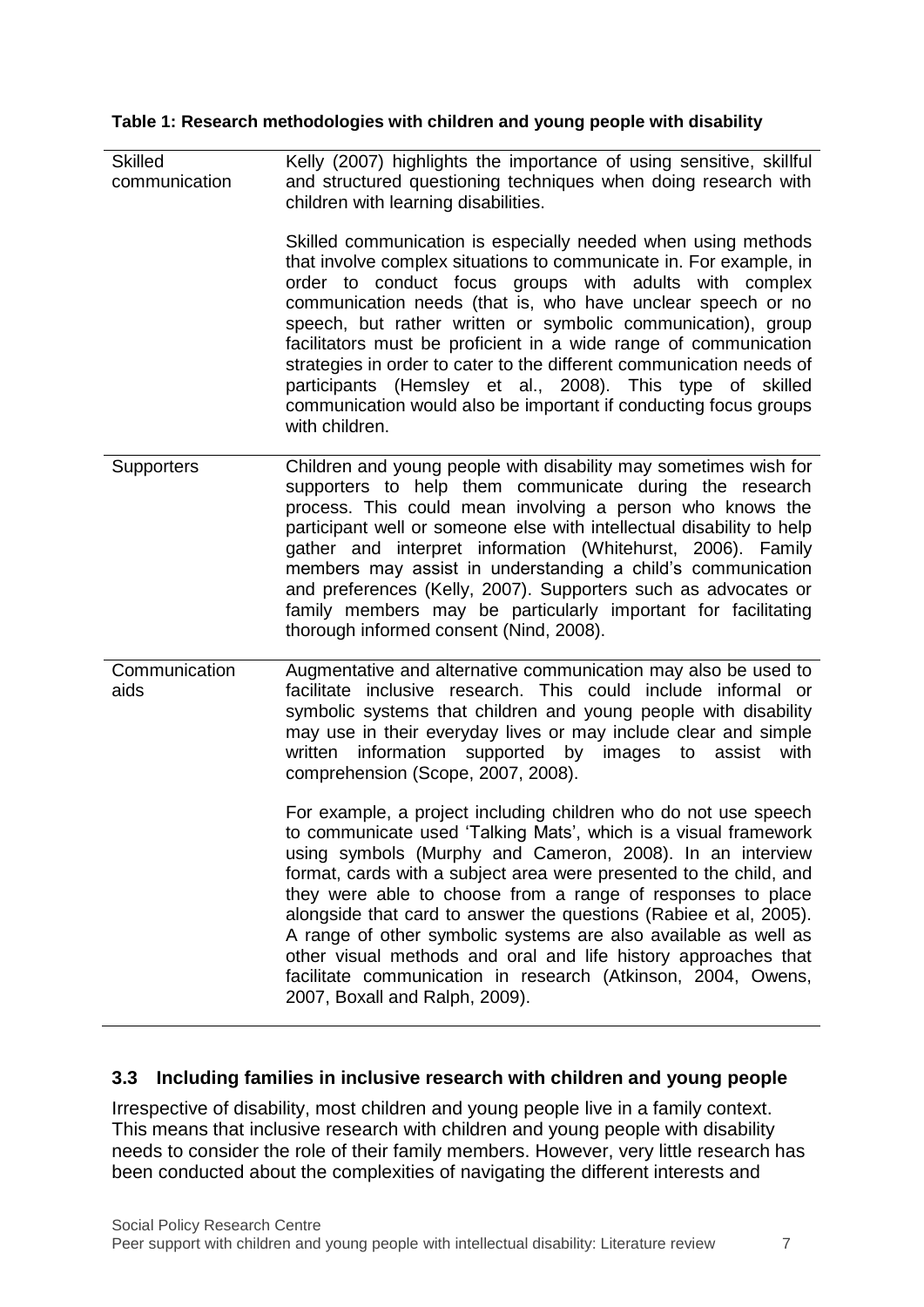perspectives of children and young people with disability and family members in an inclusive project targeted to both groups simultaneously. Some studies have involved separate action research with family members (e.g. young carers, Moore & McArthur, 2007); however, including people with disability and family members *together* in an inclusive project and combining their perspectives is uncommon. Young and Chesson (2008) included people with intellectual disability and family members together in an agenda-setting study about health, and Nierse and Abma (2011) included two people with disability and a parent in an agenda-setting study. Yet, neither reflected on the methodological challenges or benefits of their dual participation. For example, the studies did not reflect on the benefits of family members acting as supporters to people with disability in the research process, nor did it reflect on what can be done to accommodate everyone's needs and perspectives. This methodological reflection remains a gap in the field.

Studies outside of disability research have included methodological reflections on the complexities of including multiple family members together in research. These studies highlight the benefits and challenges of eliciting and including multiple perspectives. Benefits include, for example, that multiple perspectives allow a deeper understanding of family experience (Harden et al, 2010). Challenges, however, include dealing with complexities where a child or young person's views may be influenced by their anticipation of the accounts of older family members (Harden et al, 2010), and being careful not to give preference to the accounts of more vocal family members over others (Forbat & Henderson, 2003). In creating a 'family story', it is important to weave together the distinct and sometimes contradictory stories from each family member to create an overall narrative of the family experience (Warin & Lewis, 2007). In the context of disability, where people with disability's voices have often been marginalised, but where there are also benefits to supporters contextualising their views, there is great importance to further exploring the application of this literature about multiple family perspectives to children and young people with disability and their families. This is therefore an important area that the current Social Action Partners project can address.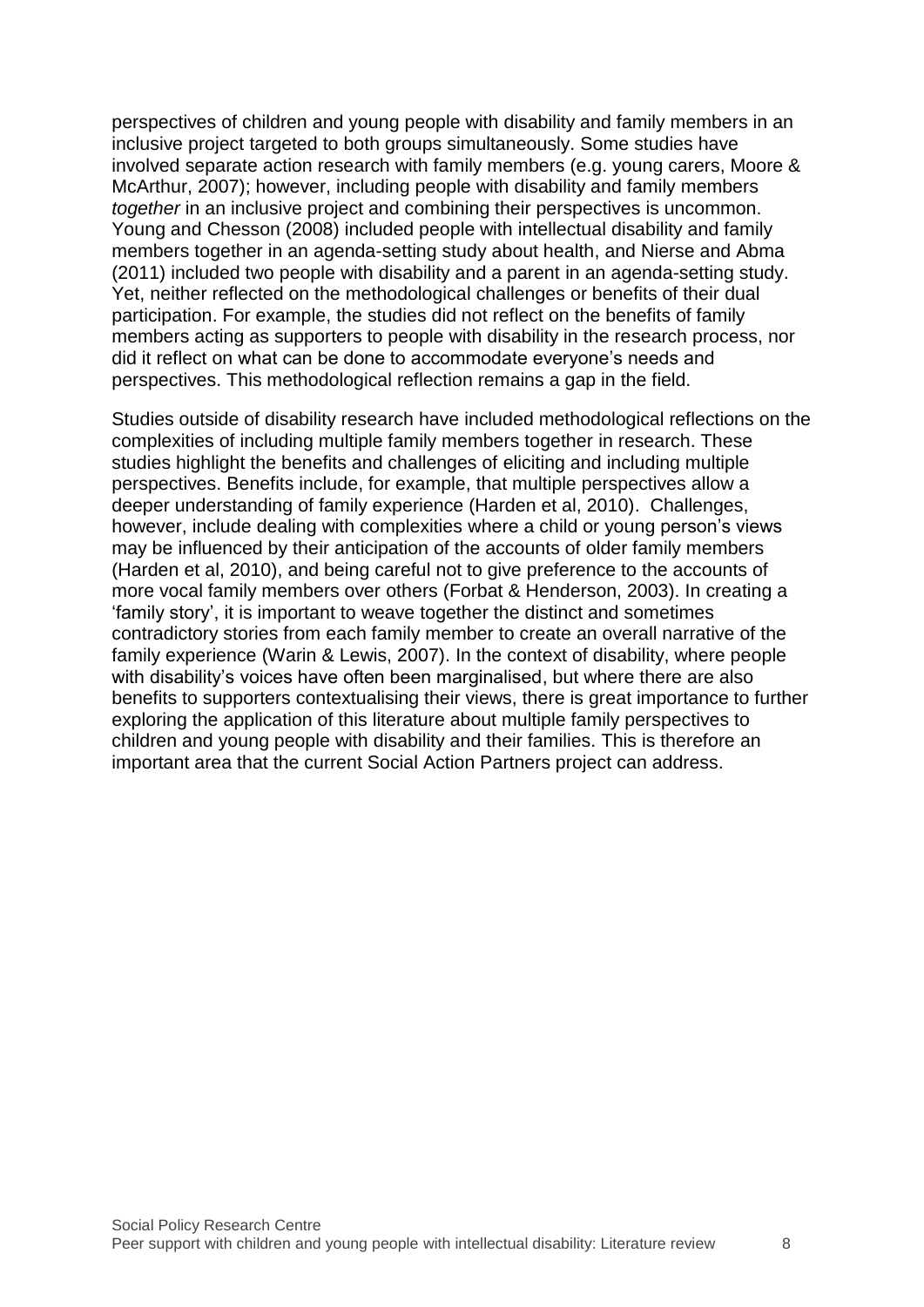# <span id="page-11-0"></span>**4 Using peer support in research**

Peer support is a practice and an action research method based on giving and receiving help (Mead, Hilton & Curtis, 2001). It is a process by which participants understand each other's situation empathetically through sharing emotional, psychological, and practical experiences (Mead et al., 2001). The approach assumes that people who have overcome adversity can help others facing similar situations (Davidson et al., 2006).

# <span id="page-11-1"></span>**4.1 Peer support processes and benefits**

Types of peer support vary, as does its potential impact (Repper & Carter, 2010; Williams 2011). The Mental Health Foundation (2012) describes three approaches to peer support:

- 1. informal and ad hoc support among community members or service users, such as families coming together in a playground;
- 2. organised but unpaid peer support undertaken by volunteers, such as some self-help groups or peer mentoring; and
- 3. paid peer support, where participants are contracted to provide services to service users, such as consumer representatives, peer advocates, and peer advisers.

A core component of peer support is the relationships it contains. Relationships in peer support are dynamic as people learn from each other, and good peer support adopts processes that consider this potential learning (Mead et al., 2001). One learning process is the reflective nature of action research. Both the peer support members and other people might learn from what the peer support discovers (Mead et al., 2001). However, to facilitate this learning, the peer support must be effective. McLean et al. (2009) identify factors indicating the success of formalised peer support including clear role definitions, access to appropriate training and support for peer support workers, and training and support for staff to ensure that workers are part of larger teams.

A direct benefit of peer support is that it can help participants to meet people in a situation similar to themselves (Mental Health Foundation, 2012). Research about peer support for people with mental illness has demonstrated benefits for the people in the peer support group, the workers supporting the process, and the wider mental health system (Mental Health Foundation, 2012). Benefits include increased perceived empathy between peer supporters, outcomes of empowerment and of strengthening people's sense of "self-efficacy, self-esteem, and the belief that positive personal change can come about through one's own efforts" (Campbell & Leaver, 2003:14 in Mental Health Foundation, 2012:3; see also Hibbard et al., 2002). The Social Action Partners project will explore whether and how these benefits may be carried over to children and young people with intellectual disability and their families through participatory action research based on a peer support model.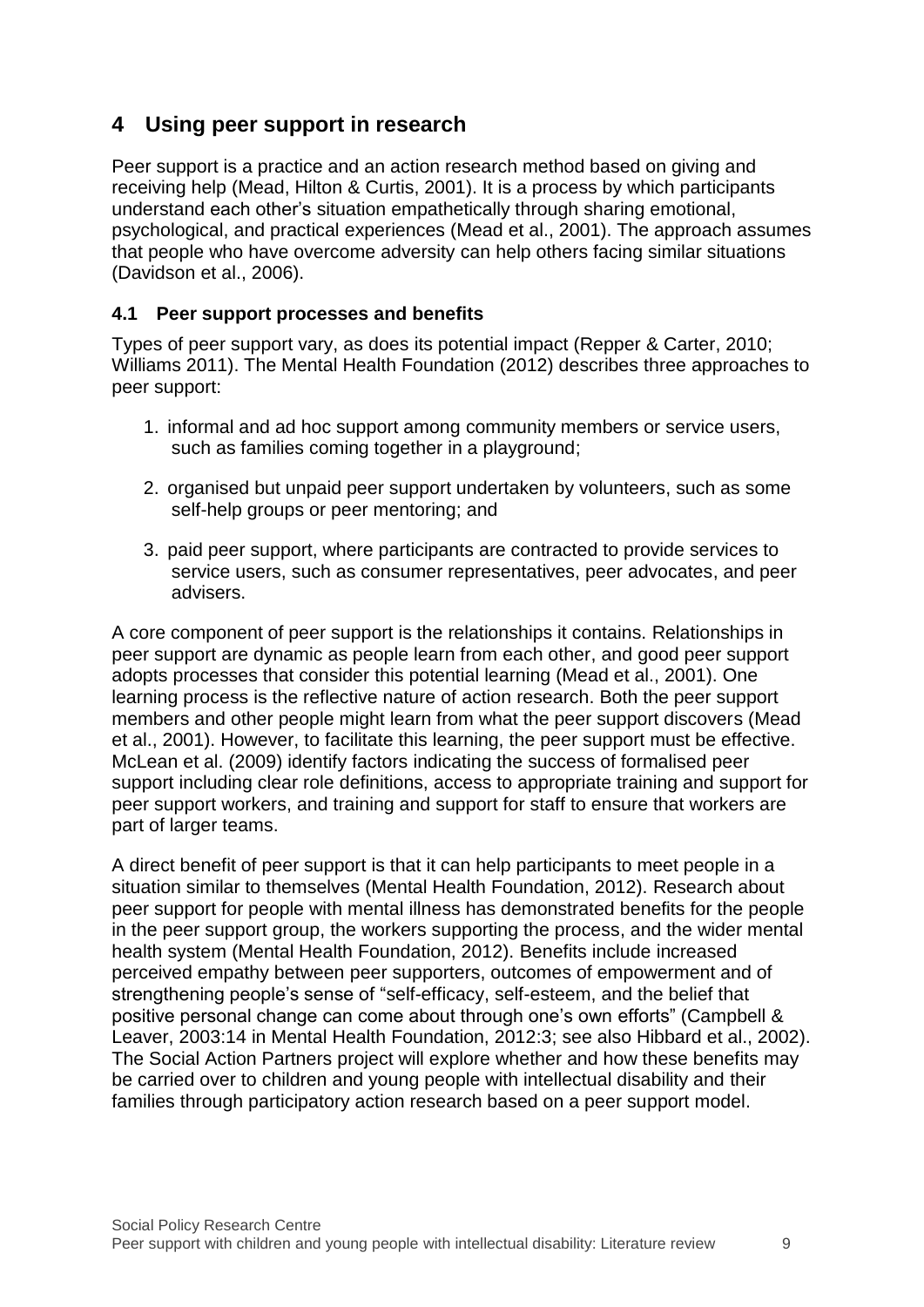#### <span id="page-12-0"></span>**4.2 Examples of peer support with children and young people with disability**

Some projects in the UK have aimed to foster the development of peer support as a method to promote the action research participation of children and other people with mental illness or intellectual disability (FPLD, 2002-2004, 2008, 2012). These studies found that young people with disability find peer support a valuable way to overcome barriers to inclusion. In particular, peer support reassured them of their ability to transition into colleges and secondary schooling (FPLD, 2008). Action research has also been used to support young people with intellectual disability transitioning into adulthood, as well as supporting the emotional and mental health needs of their families and carers (FPLD, 2002-2004). Involvement in such research not only identified their needs and problems, but also assisted them in being involved in subsequent projects (FPLD, 2002-2004).

Another UK project used peer support to build leadership skills of family carers and to give them a voice in the development and delivery of support to young people with learning disability through direct payments and personal budgets (FPLD, 2012). This project found that peer support groups were an effective way for families to learn from one another about how to improve the quality of support available to people with learning disabilities (FPLD, 2012). The peer support did not include the young people themselves although the resources the groups developed, focused on approaches to encourage young people's direct involvement.

Other research has also demonstrated that informal peer support can arise more naturally in the places and spaces that people with disability inhabit, especially where support comes from incidental social relationships rather than from formalised programs. For example, some people with intellectual disability connect to support from peers and workers in the collective or community spaces that they frequent (Hall, 2010; Power, 2008). Support in these places is important for people with intellectual disability to feel comfortable and able to connect with others. In a recent Australian project, young adults with intellectual disability talked about how they valued both the spaces and relationships where they felt fully accepted by their peers (Robinson et al., 2014).

While the approaches highlighted above bear most resemblance to the Social Action Partners project, other approaches to peer support in research are also emerging. For example, in Australia, there is an increasing focus on capacity building in service-oriented research and in the evaluation of services used by children with disability. Approaches such as Asset Based Community Development (Boyd et al. 2008), wrap-around planning, and building family and community capacity (Mistry, 2012) have been applied in research with children and young people with disability to build both individual and community capacity for inclusion (Notara and Robinson, 2013). While these approaches are not the focus of the current Social Action Partners project, they show the importance of the nexus between peer support and research for children and young people with disability.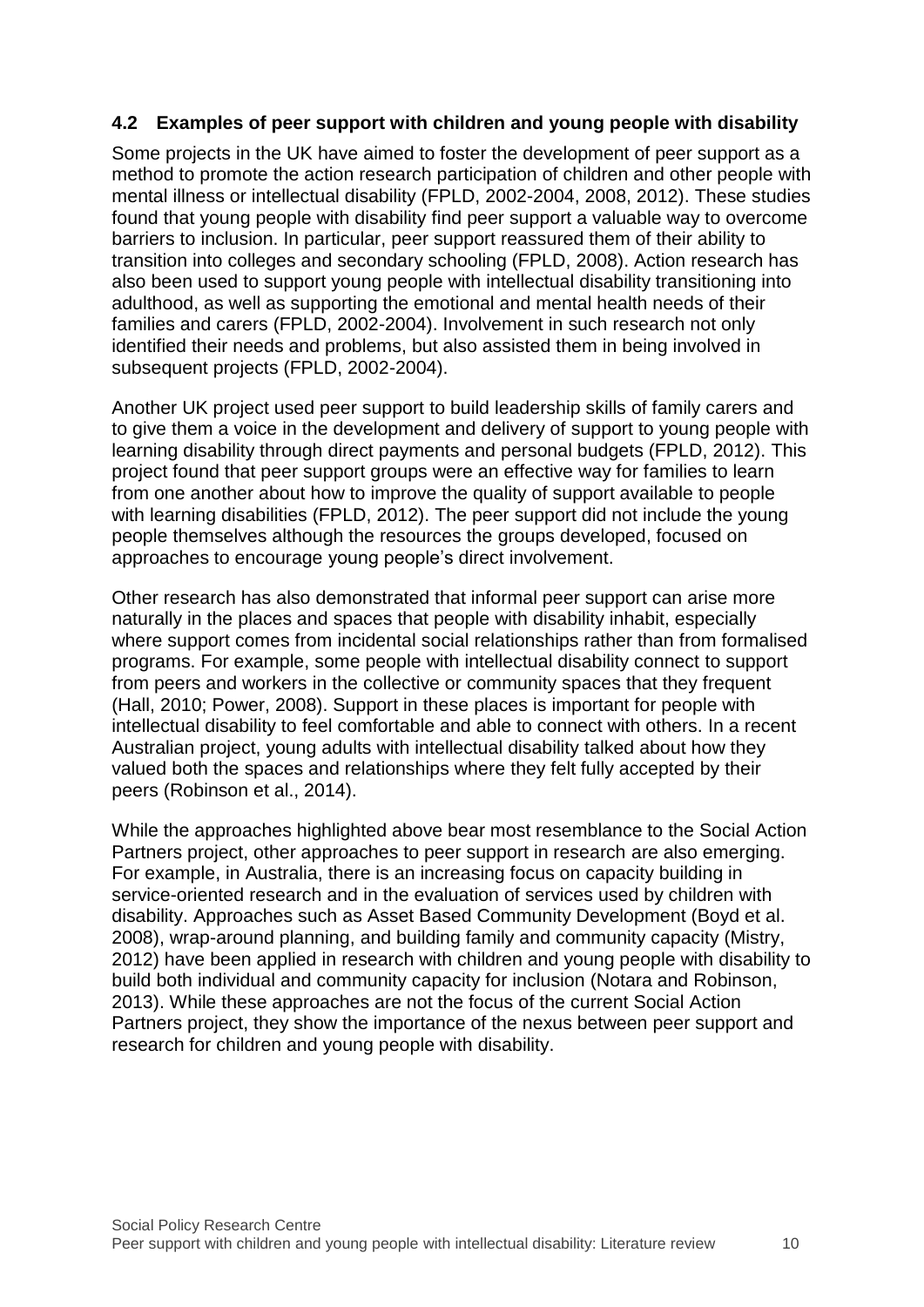# <span id="page-13-0"></span>**5 Conclusion**

Inclusive research and peer support methodology are based on disability rights principles and are regarded as respectful and empowering ways to conduct research with people with disability. They are increasingly used although children and young people with intellectual disability are only recently beginning to be included. Although some studies are emerging about inclusive research and peer support with children and young people with disability, including intellectual disability, few of these studies also include families. As Australia moves towards self-directed disability support, more research where children, young people and their families decide how the research is conducted is needed to inform policy development.

The Social Action Partners project aims to address these identified gaps in the literature and to extend the methods of inclusive action research and peer support to children and young people with intellectual disability and their families.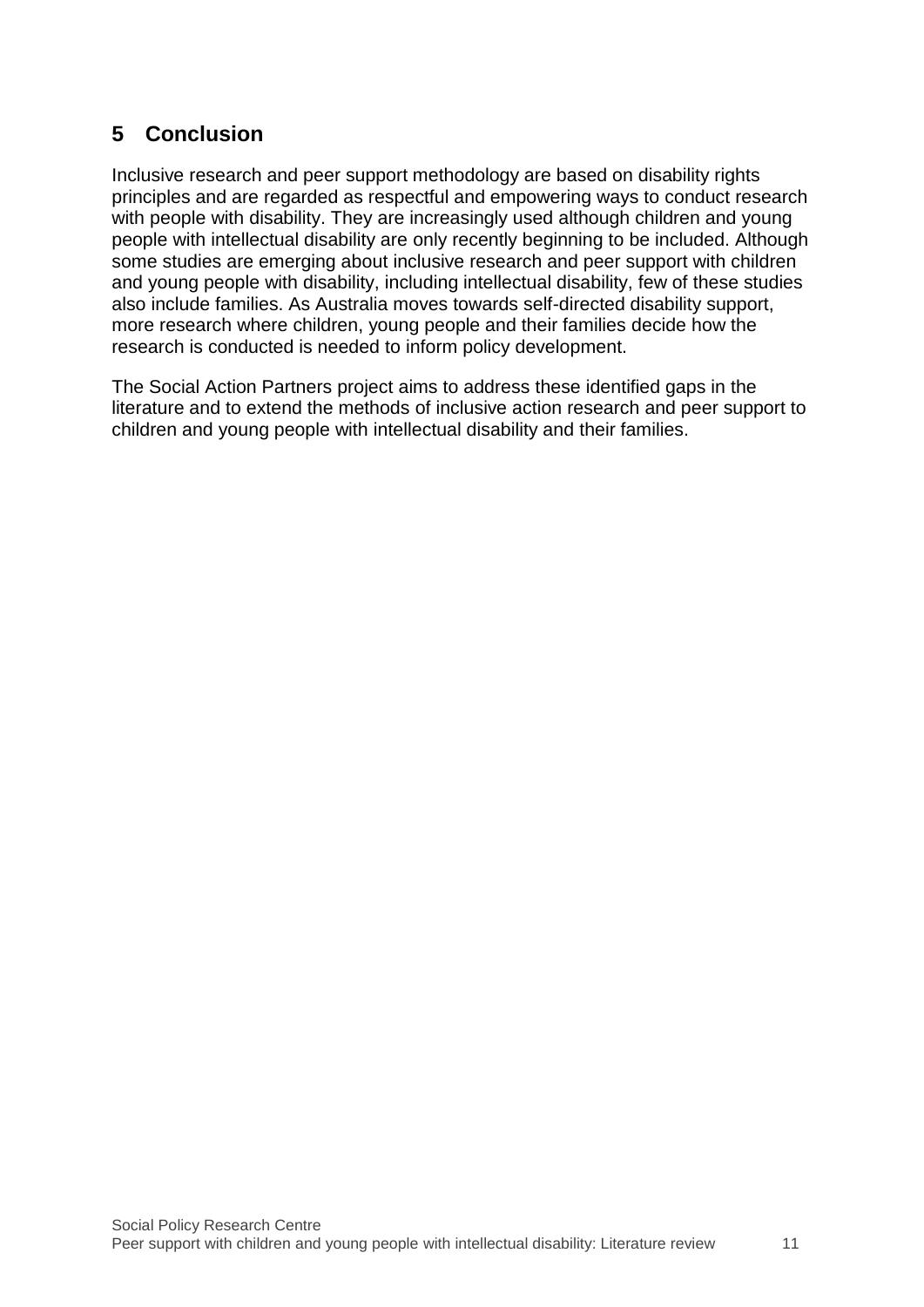# <span id="page-14-0"></span>**References**

- Abbott, D. & Carpenter, J. (2014) 'Wasting precious time': Young men with Duchenne muscular dystrophy negotiate the transition to adulthood. *Disability & Society,* 29**,** 1192-1205.
- Atkinson, D. (2004) Research and empowerment: Involving people with learning difficulties in oral and life history research. *Disability & Society,* 19**,** 691-702.
- Bigby, C., Frawley, P., & Ramcharan, P. (2014) Conceptualizing Inclusive Research with People with Intellectual Disability. *Journal of Applied Research in Intellectual Disabilities, 27*, 3–12.
- Boyd, C. P., Hayes, L., Wilson, R. L., & Bearsley-Smith, C. (2008) Harnessing the social capital of rural communities for youth mental health: An asset-based community development framework, *Australian Journal of Rural Health*, 16, 189-193.
- Boxall, K. & Ralph, S. (2009) Research ethics and the use of visual images in research with people with intellectual disability. *Journal of Intellectual and Developmental Disability,* 34**,** 45-54.
- Brock, K. & Petit, J. (eds) (2007) Springs of Participation: Creating and Evolving Methods for Participatory Development, Warwickshire: Practical Action Publishing.
- Council for Disabled Children (2009) Making Ourselves Heard Network, http://www.councilfordisabledchildren.org.uk/what-we-do/networkscampaigning/making-ourselves-heard
- CRC, *United Nations Convention on the Rights of the Child* (1990) http://www.ohchr.org/en/professionalinterest/pages/crc.aspx.
- CRPD, *United Nations Convention on the Rights of Persons with Disabilities* (2006) www.un.org/disabilities/convention/conventionfull.shtml.
- Curran, T. & Runswick-Cole, K. (eds) (2013) *Disabled Children's Childhood Studies Critical Approaches in a Global Context,* UK: Palgrave Macmillan.
- Davidson, L., Chinman, M., Sells, D., & Rowe, M. (2006) Peer support among adults with serious mental illness: A report from the field, *Schizophrenia Bulletin,* 32 (3), 443-450.

Davis, J. & Watson, N. (2000) Disabled children's rights in everyday life: problematising notions of competency and promoting self-empowerment, *International Journal of Children's Rights,* 8(3), 211-228.

Department of Health and Human Services, Tasmania: with DLA Piper Australia (2012), *The Action Research and Learning Toolkit: Supporting continuous improvement through action research and learning*, Tasmania: DLA Piper.

- Foley, K. R., Blackmore, A. M., Girdler, S., O'Donnell, M., Glauert, R., Llewellyn, G., & Leonard, H. (2012) To feel belonged: The voices of children and youth with disabilities on the meaning of wellbeing, *Child Indicators Research 5*, 375– 391.
- Forbat, L. & Henderson, J. (2003) 'Stuck in the middle with you': The ethics and process of qualitative research with two people in an intimate relationship. *Qualitative Health Research,* 13**,** 1453-1462.
- FPLD, Foundation for People with Learning Disabilities (2002-2004) *Mind the Gap: Somerset*, www.learningdisabilities.org.uk/our-work/health-well-being/makingus-count/mind-the-gap/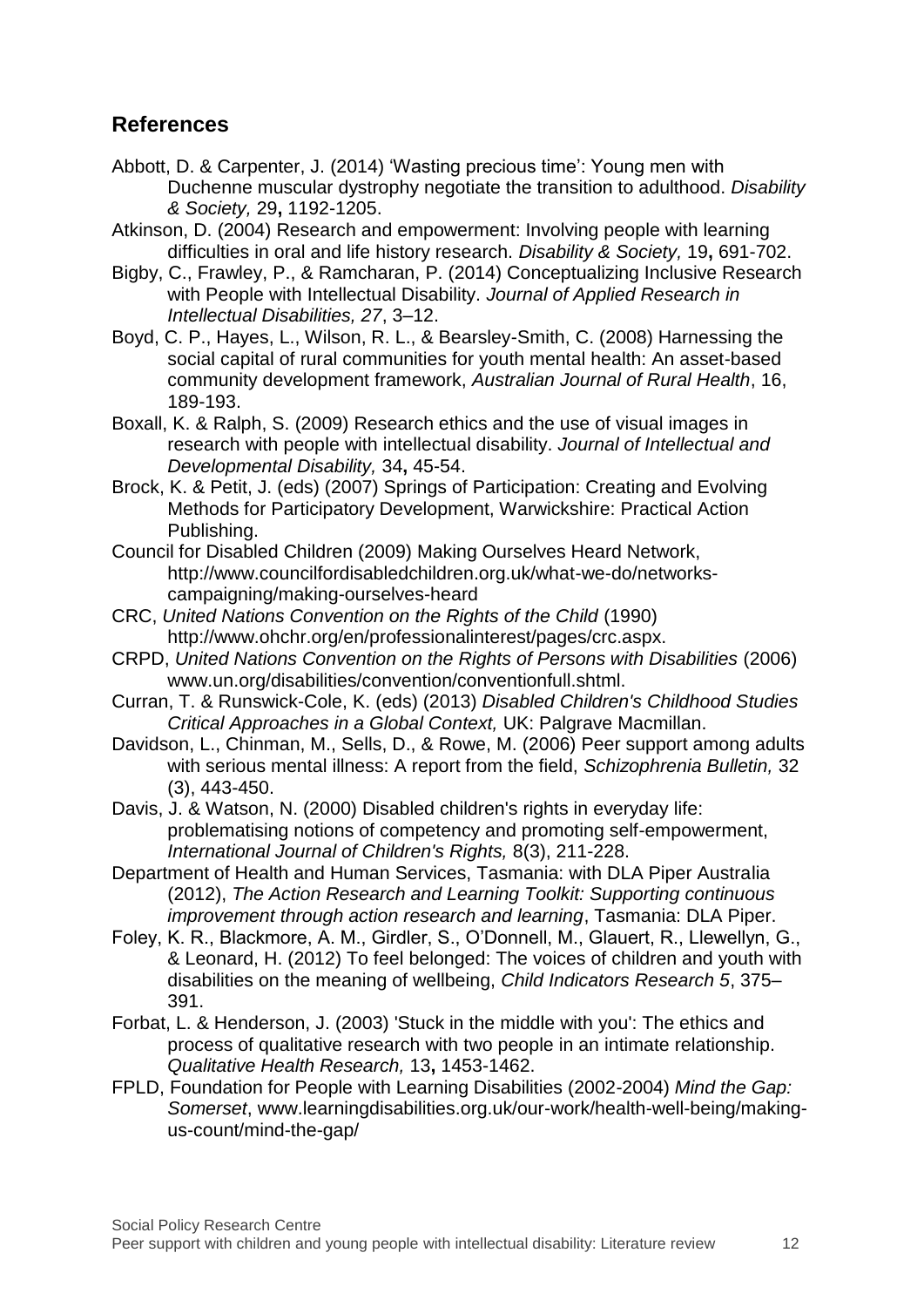- FPLD, Foundation for People with Learning Disabilities (2008) *What About Us?* www.learningdisabilities.org.uk/content/assets/pdf/publications/what\_about\_u s.pdf?view=Standard.
- FPLD, Foundation for People with Learning Disabilities (2012) *Valuing Families: Kent*, www.learningdisabilities.org.uk/our-work/getting-the-rightsupport/valuing-families-in-kent/?view=Standard.
- Foster-Fishman, P., Law, K., Lichty, L. & Aoun, C. (2010) Youth ReACT for Social Change: A Method for Youth Participatory Action Research, *American Journal of Community Psychology,* 46, 67-83.
- Franklin, A. (2013) *VIPER: A literature review on the participation of disabled children and young people in decision making*, www.councilfordisabledchildren.org.uk/media/324010/literature\_review.pdf.
- Franklin, A. & Sloper, P. (2006) The participation of disabled children and young people in decision-making within social services departments: a national survey, *British Journal of Social Work*, 36, 723- 741.
- Fraser, S., Lewis, V., Ding, S., Kellett, M. & Robinson, C. (eds) (2004) *Doing Research with Children and Young*, London: Sage Publications.
- French, S. & Swain, J. (1997) Changing disability research: participating and emancipatory research with disabled people, *Physiotherapy,* 83(1), 26-32.
- Goodley, D. & Runswick-Cole, K. (2012) The body as disability and possability: Theorizing the 'leaking, lacking and excessive' bodies of disabled children. *Scandinavian Journal of Disability Research*.
- Graham, A., Powell, M., Taylor, N., Anderson, D., & Fitzgerald, R. (2013) *Ethical Research Involving Children,* Florence: UNICEF Office of Research – Innocenti.
- Gray, C. & Winter, E. (2011). Hearing voices: Participatory research with preschool children with and without disabilities*, European Early Childhood Education Research Journal*, 19(3), 309-320.
- Hall, E. (2010) Spaces of social inclusion and belonging for people with intellectual disabilities, *Journal of Intellectual Disability Research, 54*, 48-57.
- Harden, J., Backett, Äêmilburn, K., Hill, M. & Maclean, A. (2010) Oh, what a tangled web we weave: Experiences of doing 'multiple perspectives' research in families. *International Journal of Social Research Methodology,* 13**,** 441-452.
- Hemsley, B., Balandin, S. & Togher, L. (2008) 'I've got something to say': Interaction in a focus group of adults with cerebral palsy and complex communication needs. *Augmentative and Alternative Communication,* 24**,** 110-122.
- Hibbard, MR., Cantor, J., Charatz, H., Rosenthal, R., Ashman, T., Gundersen, N., Ireland-Knight, L., Gordon, W., Avner, J. & Gartner, A. (2002) Peer support in the community: Initial findings of a mentoring program for individuals with traumatic brain injury and their families, *The Journal of head trauma rehabilitation*, 17(2), 112-131.
- Kelly, B. (2007) Methodological issues for qualitative research with learning disabled children. *International Journal of Social Research Methodology,* 10**,** 21-35.
- Kirby, P. et al (2003) Building a culture of participation: involving children and young people in policy, service planning, delivery and evaluation, London: Department for Education and Skills.
- Krech, D. (1946) The challenge and the promise, *Journal of Social Issues,* 11(4), 2- 6.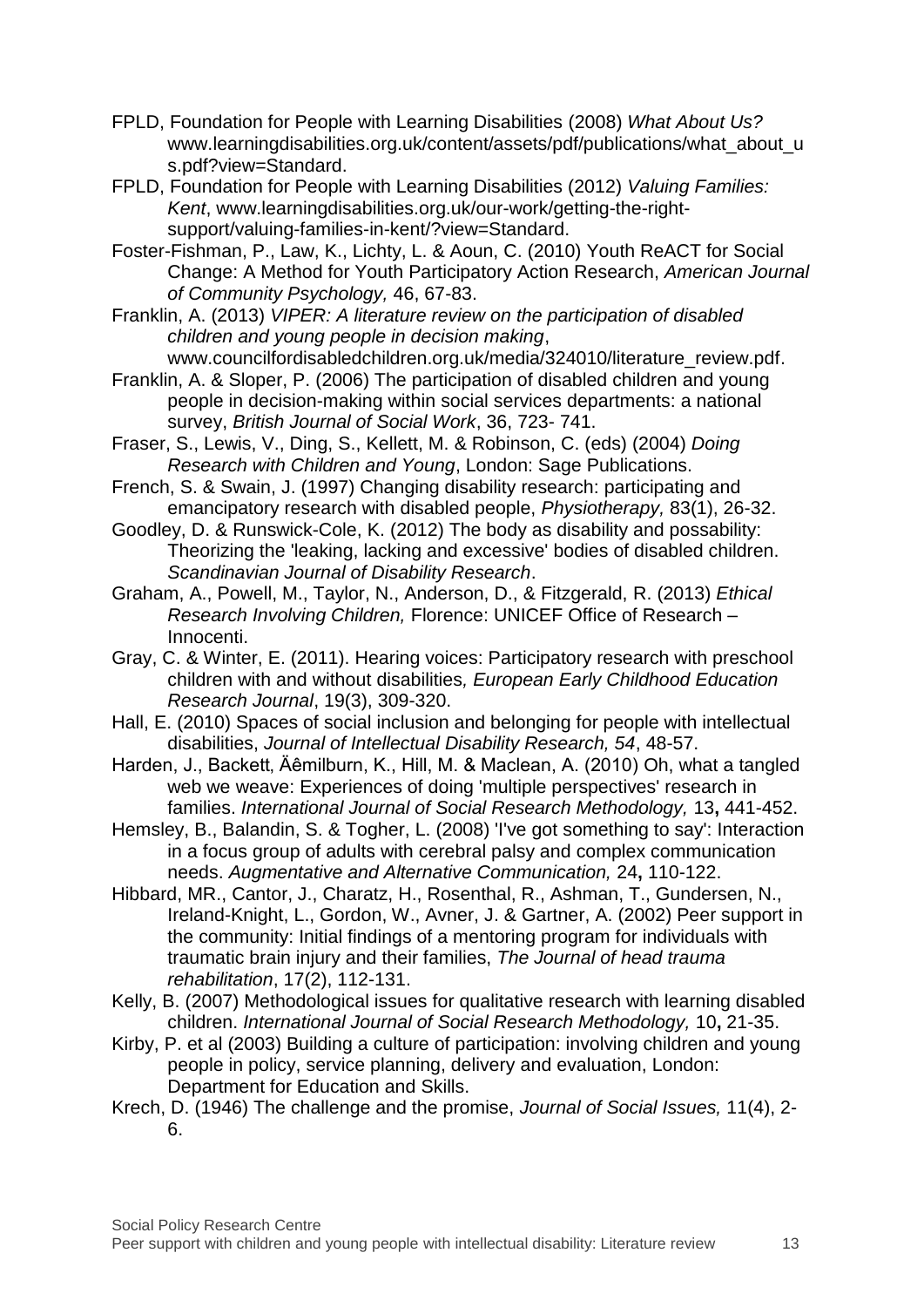- Lewis, A. & Porter, J. (2004) Interviewing Children and Young People with Learning Disabilities: Guidelines for Researchers and Multi-Professional Practice, *British Journal of Learning Disabilities,* 32(4), 191-197.\
- McLean, J., Biggs, H., Whitehead,I., Pratt, R. & Maxwell, M. (2009) Evaluation of the delivering for mental health peer support worker pilot scheme. Scottish Development Centre for Mental Health.
- Mead, S., Hilton, D., & Curtis, L. (2001) Peer support: A theoretical perspective, *Psychiatric Rehabilitation Journal*, 25, 134-141.
- Mental Health Foundation (2012) *Peer support in mental health and learning disability: need 2 know*, London, www.mentalhealth.org.uk/content/assets/PDF/publications/need\_2\_know\_pee r\_support1.pdf?view=Standard.
- Mistry, K.,Minkovitz, C., Riley, A., Johnson, S., Grason, H., Dubay, L & Guyer, B. (2012) A New Framework for Childhood Health Promotion: The Role of Policies and Programs in Building Capacity and Foundations of Early Childhood Health, *American Journal of Public Health, 102, 9,* 1686-1696*.*
- Moore, T. & McArthur, M. (2007) We're all in it together: Supporting young carers and their families in Australia. *Health and Social Care in the Community*, 15, 561.
- Mortier, K., Desimpel, L., De Schauwer, E. & Van Hove, G. (2011) I want support, not comments: children's perspectives on supports in their life, *Disability & Society,* 26(2), 207-221.
- Murphy, J. & Cameron, L. (2008) The effectiveness of Talking Mats with people with intellectual disability. *British Journal of Learning Disabilities,* 36**,** 232-241.
- NDRDA, National Disability Research and Development Agenda (2011) www.dprwg.gov.au/research-development/publications/national-disabilityresearch-and-development-agenda.
- Nierse, C. & Abma, T. (2011) Developing voice and empowerment: The first step towards a broad consultation in research agenda setting. *Journal of Intellectual Disability Research*, 55, 411-421.
- Nind, M. (2008) Conducting qualitative research with people with learning, communication and other disabilities: Methodological challenges. *ESRC National Centre for Research Methods Review Paper.* National Centre for Research Methods.
- Nind, M., Flewitt, R. & Payler, J. (2010) The social experience of early childhood for children with learning disabilities: inclusion, competence and agency, *British Journal of Sociology of Education,* 31(6), 653-670.
- Nind, M. (2014) *What is Inclusive Research?* London: Bloomsbury Academic.
- Notara, D. & Robinson, S. (2013) *The Belonging Project: report of outcomes*. Lismore, Northern Rivers Social Development Council. [www.nrsdc.org.au/the](http://www.nrsdc.org.au/the-belonging-project.html#report)[belonging-project.html#report](http://www.nrsdc.org.au/the-belonging-project.html#report)
- Owens, J. (2007) Liberating voices through narrative methods: The case for an interpretive research approach. *Disability & Society,* 22**,** 299-313.
- Power, A. (2008) Caring for independent lives: geographies of caring for young adults with intellectual disabilities, *Social Science & Medicine* 67, 834–843.
- Purcal, C., Bevan, N., Cooper, S., Fisher, K. R., Meltzer, A., Wong, M., & Meyer, P. (2014a). Self-directed disability support: building people's capacity through peer support and action research Final report, *SPRC Report 7/2014*. Sydney: Social Policy Research Centre, UNSW Australia.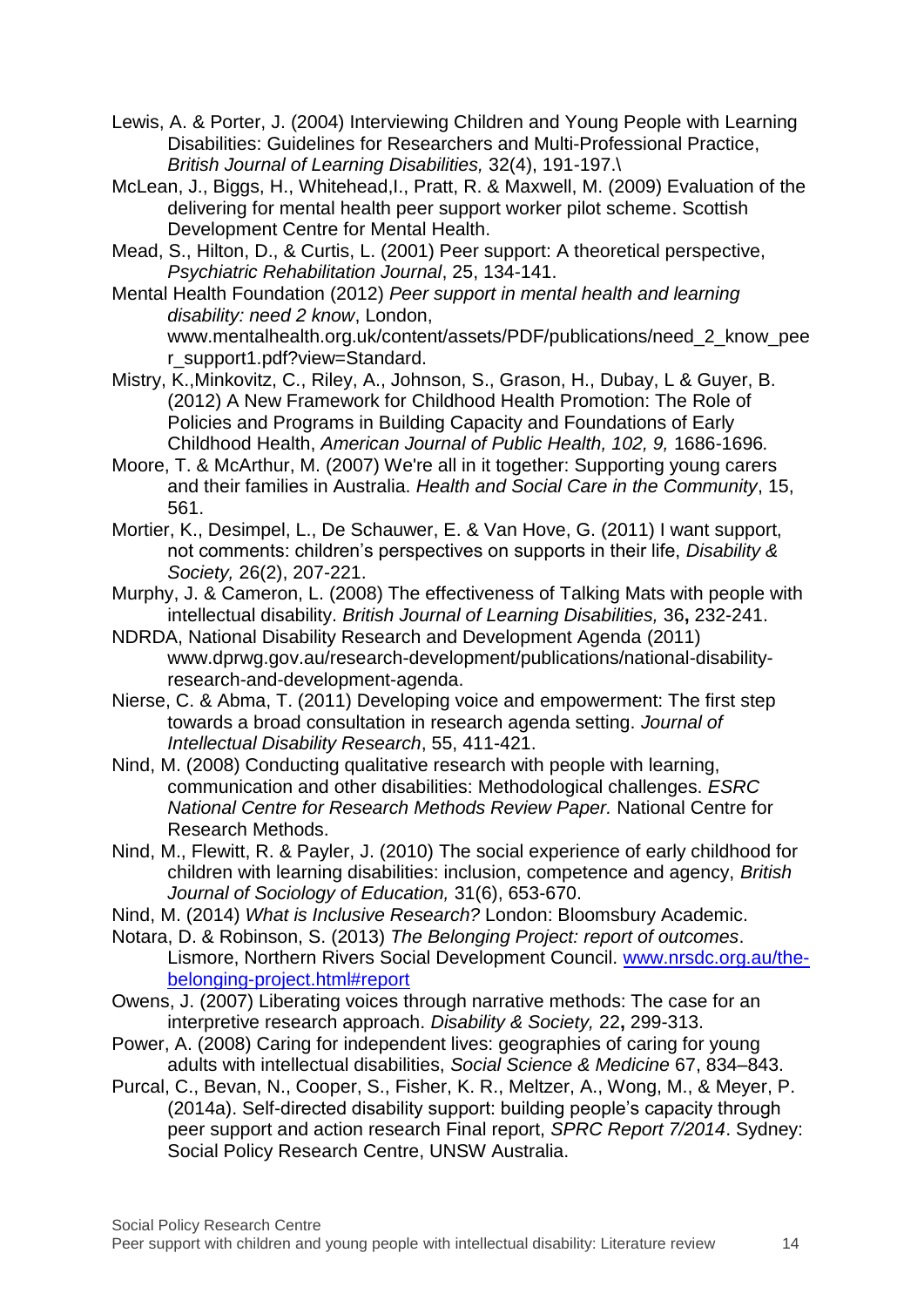- Purcal, C., Fisher, K. R., Bevan, N., Meltzer, A., & Robinson, S. (2014b) Social Action Partners: Peer support for children and young people with intellectual disability and their families in Victoria Project plan, *SPRC Report 22/2014*. Sydney: Social Policy Research Centre, UNSW Australia.
- Rabiee, P., Sloper, P. & Beresford, B.(2005) Doing research with children and young people who do not use speech for communication. *Children & Society,* 19**,** 385-396.
- Reason, P. & Bradbury, H. (2004) Handbook of action research (Concise paperback edition), London: Sage Publications.
- Repper, J. & Carter, T. (2010) Using Personal Experience to Support Others With Similar Difficulties: A Review Of the Literature on Peer Support in Mental Health Services, London: Together/University of Nottingham/NSUN.
- Robinson, S., Hill, M., Fisher, K., Graham, A., & valentine, k. (2014) *In the picture: understanding belonging and connection for young people with cognitive disability in regional communities through photo-rich research, final report*, National Disability Research and Development Grant, Centre for Children and Young People, Southern Cross University, Lismore. http://belonging.net.au/about-belonging/
- Scope (2007) *Easy English Writing Style Guide* [Online]. Available: www.scopevic.org.au/index.php/site/resources/easyenglishstyleguide.
- Scope. (2008) *Images for Easy English* [Online]. Available: www.scopevic.org.au/index.php/cms/frontend/resource/id/194 [Accessed September 8 2011].
- Simmons, C. & Robinson, S. (2014) *Strengthening participation of children and young people with disability in advocacy.* Melbourne, Children with Disability Australia.
- Sinclair, R. (2004) Participation in practice: making it meaningful, effective and sustainable, *Children & Society*, 18(2), 106-118.
- Skattebol, J., Hamilton, M., Skrzypiec, G., Burnstock, T., Redmond, G., Jenkins, B., & Dodd, K. (2013) *Understanding children's perspectives on wellbeing: Phase One Report for the Australian Child Wellbeing Project*, Flinders University, UNSW Australia and the Australian Council for Educational Research. www.australianchildwellbeing.com.au
- Slater, J. (2012) Youth for sale: Using critical disability perspectives to examine the embodiment of 'youth'. *Societies,* 2**,** 195-209.
- Walmsley, J. (2001) Normalisation, emancipatory research and learning disability, *Disability and Society*, 16, 187-205.
- Walmsley, J. & Johnson, K. (2003) *Inclusive Research with People with Learning Disabilities: Past Present and Futures*, London and New York: Jessica Kingsley Publishers.
- Warin, J., Solomon, Y. & Lewis, C.(2007) Swapping stories: comparing plots: Triangulating individual narratives within families. *International Journal of Social Research Methodology,* 10**,** 121-134.
- Watson, N., Shakespeare, T., Cunningham-Burley, S. & Barnes, C. (1999) Life as a disabled child: A qualitative study of young people's experiences and perspectives. ESRC Research Programme.
- Whitehurst, T. (2006) Liberating silent voices perspectives of children with profound and complex learning needs on inclusion*, British Journal of Learning Disabilities*, 35, 55-61.